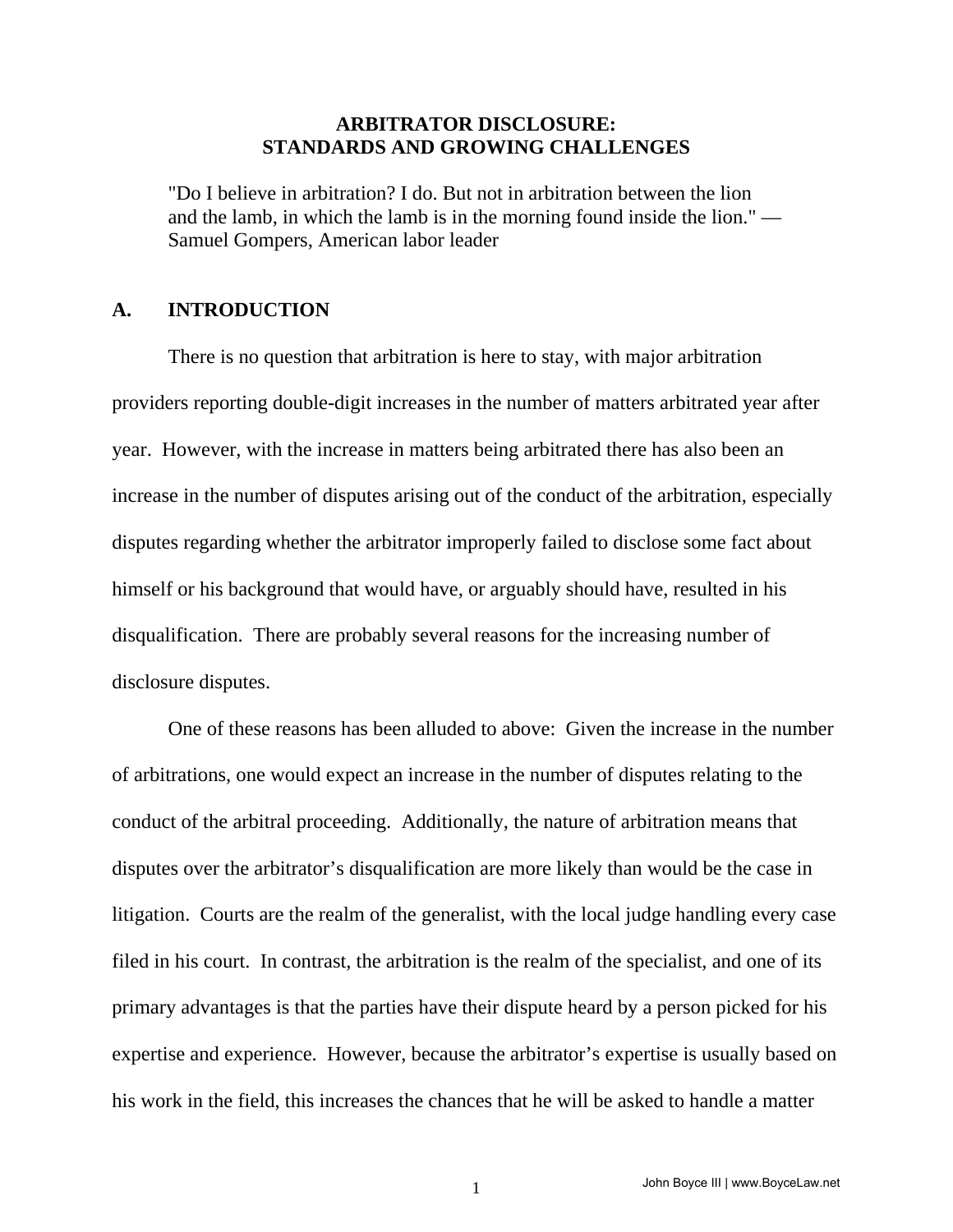involving a party or a lawyer he knows or with whom he has worked in the past. Finally, the fact that an arbitrator's award may be reviewed substantively only on narrow grounds may also increase the incentive to try to create a disclosure issue, even where none exists. While a disappointed litigant may have the court's decision reviewed on appeal on many possible grounds, the limited number of grounds on which an arbitrator's decision may be overturned means that a disappointed party to an arbitration has an incentive to try to find some ground to assail the award.<sup>[1](#page-1-0)</sup>

 Interestingly, and despite the obvious importance of prearbitration disclosure and disqualification to the integrity of the arbitration process, neither the Federal Arbitration Act nor the original version of the Uniform Arbitration Act (adopted in many states) sets forth any guidelines for prearbitration disclosure, concentrating instead on when an award that has been made can be set aside. James L. Knoll, *Disqualification of Arbitrators: What Does an Arbitrator Need to Disclose?*, 32 Brief 12, 13 (Winter 2003). However, if

<span id="page-1-0"></span> $\overline{\phantom{a}}$ <sup>1</sup>An extreme example of this is found in a recent Georgia case. The arbitrator disclosed before the arbitration that his law firm represented subsidiaries of one of the parties in a large number of cases, past and present. *Power Servs. Assoc., Inc. v. UNC Metcalf Servicing, Inc.*, 338 F. Supp. 2d 1375, 1377 (N.D. Ga. 2004). The parties went ahead with the arbitration, and the arbitrator returned an award. *Id.* at 1377-78. Subsequently, the party that lost discovered (through a Google search) that the arbitrator had represented the parent of its opponent in an antitrust suit filed in 1964. *Id.* at 1378. The court found that the arbitrator's failure to disclose this representation from 40 years earlier did not support the invalidation of the award. *Id.* at 1378-81.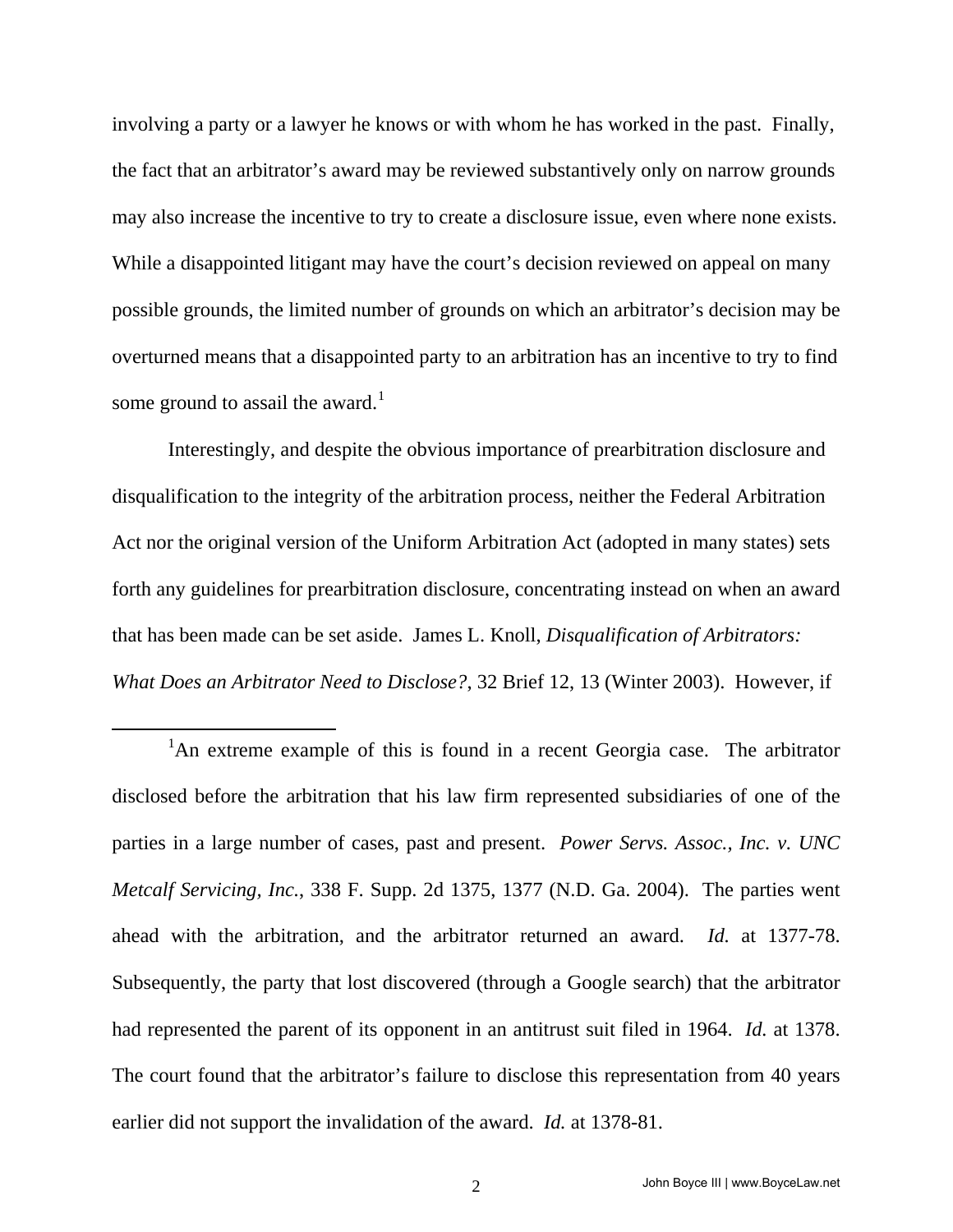arbitration is to remain a fair and equal contest, and not become (as Gompers was worried that it might) a feast for lions, adequate disclosures must be made at the earliest possible time. The purpose of this article is to compare and contrast some of the different regimes governing the disclosure of information by arbitrators used in different jurisdictions.<sup>[2](#page-2-0)</sup>

## **B. DIFFERENT DISCLOSURE REGIMES**

# **1. The American Arbitration Association**

 The first disclosure regime we will consider is the one used by the American Arbitration Association ("AAA"), which is, at the same time, the easiest to understand and the most difficult to administer. Under the AAA's ethical rules, an arbitrator is obligated to disclose "any interest or relationship likely to affect impartiality or which may create an appearance of partiality." AAA Code of Ethics for Arbitrators in Commercial Disputes (hereinafter "Code of Ethics"), Canon II. The AAA's matterspecific arbitration rules contain similarly general disclosure provisions. *See, e.g.*, Construction Industry Arbitration Rules, Regular Track Procedures, R-17(a) (arbitrator shall disclose to the AAA "any circumstance likely to give rise to justifiable doubt as to the arbitrator's impartiality or independence"); National Rules for Resolution of Employment Disputes, Rule 11(b) (requiring arbitrator to disclose "all information that

<span id="page-2-0"></span> <sup>2</sup>  $2$  A discussion of the procedural aspects of the disqualification of arbitrators based on contents of their disclosures is generally beyond the scope of this article.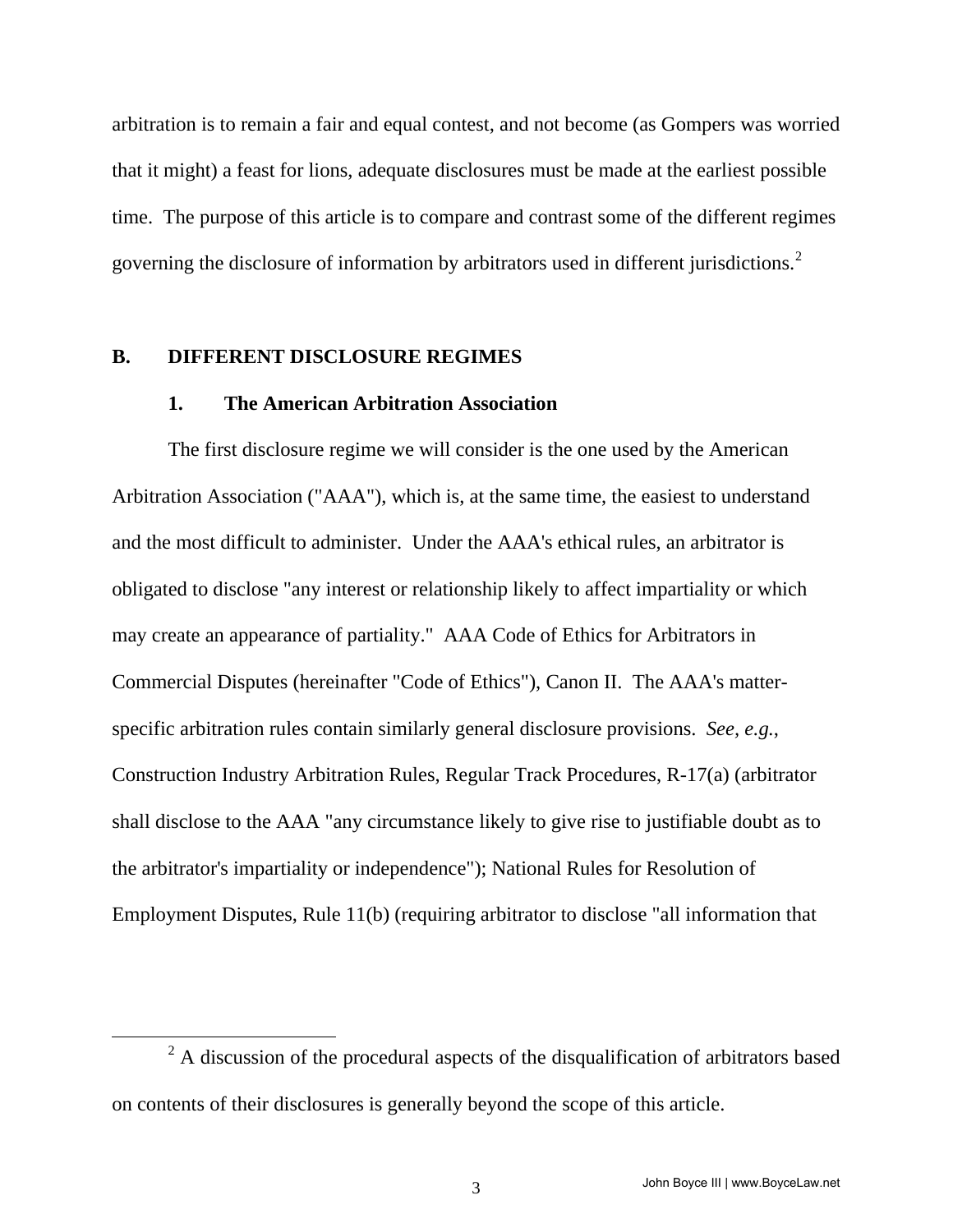might be relevant to the standards of neutrality").<sup>[3](#page-3-0)</sup> The Code of Ethics provides some guidance about matters that might reasonably be seen to affect the arbitrator's partiality, such as the existence of a financial or personal interest in the litigation, Code of Ethics, Canon II(A)(1), or past dealings between the arbitrator and a party, Code of Ethics, Canon II(A)(2), but the general language means that arbitrators are for the most part left to their own devices in deciding what to disclose, although the Code of Ethics does specify that "[a]ny doubt as to whether or not disclosure is to be made should be resolved in favor of disclosure." Code of Ethics, Canon  $II(D)$ .<sup>[4](#page-3-1)</sup>

<span id="page-3-1"></span><sup>4</sup> From personal experience, the author knows that the AAA requires disclosure in ways not specifically called for by any ethical canon or rule. In cases where a particular arbitrator is being considered, he will be sent a Notice of Appointment containing 14 questions intended to elicit the disclosure of information that will have a material effect on the arbitrator's objectivity and impartiality, e.g., question #1, "Do you or your law firm presently represent any person in a proceeding involving any party to the arbitration?" A "yes" answer to any of these questions requires further written explanation. If a response raises serious questions about disqualification, the AAA will disqualify the arbitrator, while more discretionary issues are submitted to the parties.

<span id="page-3-0"></span> $\frac{1}{3}$ <sup>3</sup> The AAA has over 50 distinct codes and sets of rules governing different kinds of arbitrations and mediations, all of which have disclosures rules that differ in their particulars. The quoted disclosure rules are representative, and are found in two of the most commonly used sets of arbitration rules.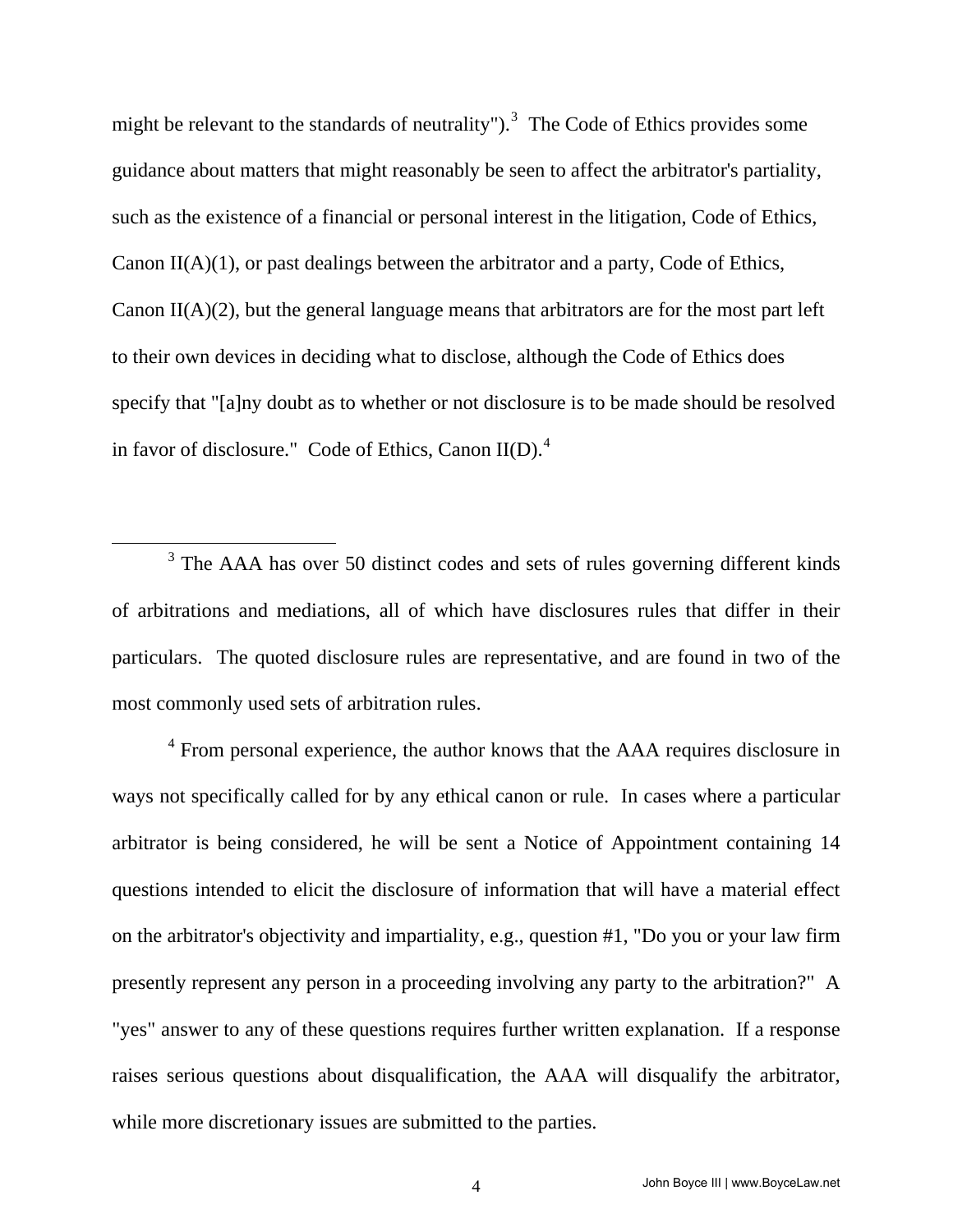# **2. The Revised Uniform Arbitration Act**

 In addition to not defining the scope of disclosure that is required, the AAA's Code of Ethics does not have the force of law. Code of Ethics, Preamble. To address this problem, and to give a statutory basis for the requirement that certain disclosures be made by an arbitrator before the arbitration begins, the Commissioners on Uniform State Laws have stepped in and, in 2000, enacted the Revised Uniform Arbitration Act (2000) ("RUAA"). The RUAA, which to date has been adopted only by 10 states, $5$  provides generally that arbitrators are required to disclose "known facts that a reasonable person would consider likely to affect the impartiality of an arbitrator," including whether the arbitrator has "a financial or personal interest" in the arbitration or if he has an "existing or past relationship" with any of the parties, counsel, witnesses, or other arbitrators. RUAA § 12(a). In many respects, the RUAA's provisions look a lot like the provisions found in the AAA's Code of Ethics, but ultimately, the disclosure requirements of the RUAA are even more vague than are the Code of Ethics' requirements. While the Code of Ethics specifies that arbitrators are to disclose if they have knowledge of the facts of the case and/or any matter that the contract between the parties or the governing rules

<span id="page-4-0"></span> $rac{1}{5}$  Alaska (Alaska Stat.§§ 09.43.300 et seq.), Colorado (Colo. Rev. Stat. Ann. §§ 13-22-201 et seq.), Hawaii (Haw. Rev. Stat. §§ 658A-1 et seq.), Nevada (Nev. Rev. Stat. §§ 8.206 et seq.), New Jersey (N.J. Stat. Ann. §§ 2A:23B-1 et seq.), New Mexico (N.M. Stat. Ann. §§ 44-7A-1 et seq.), North Carolina (N.C. Gen. Stat. §§ 1-569.1 et seq.), North Dakota (N.D. Cent. Code §§ 32-29-3.01 et seq.), Oregon (Or. Rev. Stat. §§ 36.600 et seq.) and Utah (Utah Code Ann. §§ 78-31a-101 et seq.).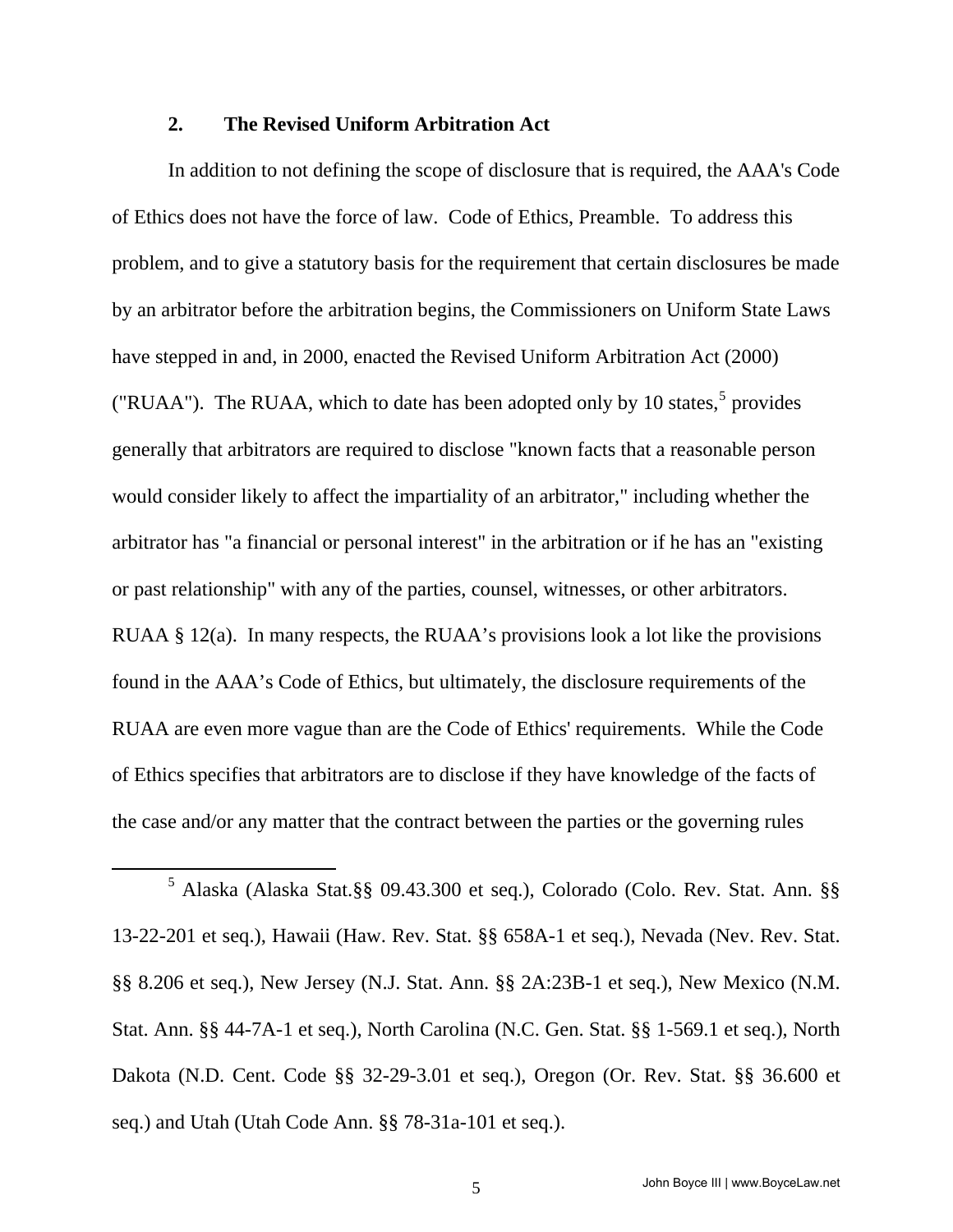require to be disclosed, Code of Ethics, Canon  $II(A)(3)$ ,  $(A)(4)$ , while the RUAA does not specifically mention either of these things, and so although it has the force of law that presumably can be enforced by a court, it does not provide arbitrators with much in the way of specific guidance regarding what should be disclosed.

#### 3**. California**

 Going in completely the other direction from the AAA and the RUAA is California, which has enacted a series of statutes and rules governing the disclosures that arbitrators are required to make to the parties before an arbitration begins. The California Legislature has evidently decided that more disclosure is preferable to a general rule that boils down to an admonition to "disclose what is relevant," and has enacted legislation that requires arbitrators to disclose a great deal of specific information. Cal. Civ. Proc. Code § 1281.9(a)(3)-(6). In addition, the Legislature also requires arbitrators to disclose all the information set forth in the rules governing arbitrators adopted by California's Judicial Council, Cal. Civ. Proc. Code § 1281.9(a)(2) (which are described as establishing the "minimum standards of conduct for neutral arbitrators," Cal. R. Ct., App. Div. 6, Std. 1(a)), which in turn specify a further 14 specific categories of information (many of which have multiple subcategories) that must be disclosed, Cal. R. Ct., App. Div. 6, Std. 7(d)(1)-(14), on top of more information if the arbitration involves a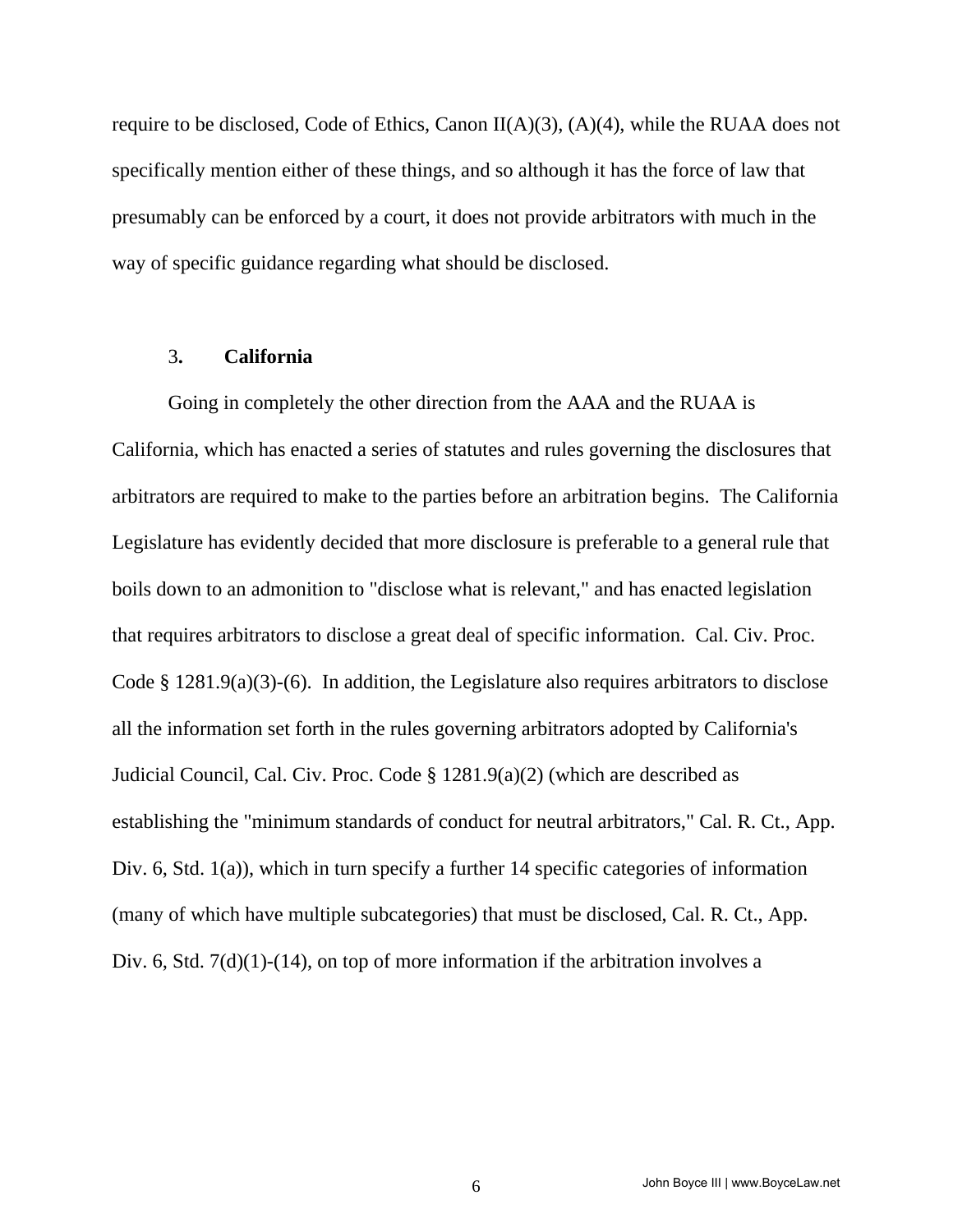consumer matter. Cal. R. Ct., App. Div. [6](#page-6-0), Std.  $8(b)$ . Finally, arbitrators are required to disclose any information that would, by statute, result in the disqualification of a judge, Cal. Civ. Proc. Code § 1281.9(a)(1), which adds 13 additional reasons for which the arbitrator may be disqualified, some of which overlap the specific provisions of the statutes governing arbitrators, *compare* Cal. Civ. Proc. Code § 170.1(a)(4) (requiring judges to be disqualified if they are within a third-degree family relationship with a party), *with* Cal. R. Ct., App. Div. 6, Std. 7(d)(1) (requiring arbitrators to disclose a family relationship with a party), and some of which do not. Cal. Civ. Proc. Code § 170.1(a)(7) (unique requirement that judge be disqualified if some physical impairment renders him "unable to properly perceive evidence" or "unable to properly conduct the proceeding"); Cal. R. Ct., App. Div. 6, Std. 7(d)(13) (unique requirement that an arbitrator disclose membership in any organization that "practices invidious discrimination on the basis of race, sex, religion, national origin, or sexual orientation"). These rules are binding and cannot be waived in favor of some other disclosure regime. *Azteca Constr., Inc. v. ADR Consulting, Inc.*, 18 Cal. Rptr. 3d 142, 148-50 (Ct. App. 2004) (parties could not waive application of California law in favor of disclosure rules set forth in AAA rules governing construction arbitration).

 The sweep of these disclosure rules is considerable, especially because many of them require listing all kinds of information regarding prior proceedings in which the

<span id="page-6-0"></span> 6 A good overview of these rules is found in Keisha I. Patrick, *A New Era of Disclosure: California Judicial Council Enacts Arbitrator Ethics Standards*, J. Disp. Res. 271 (2003).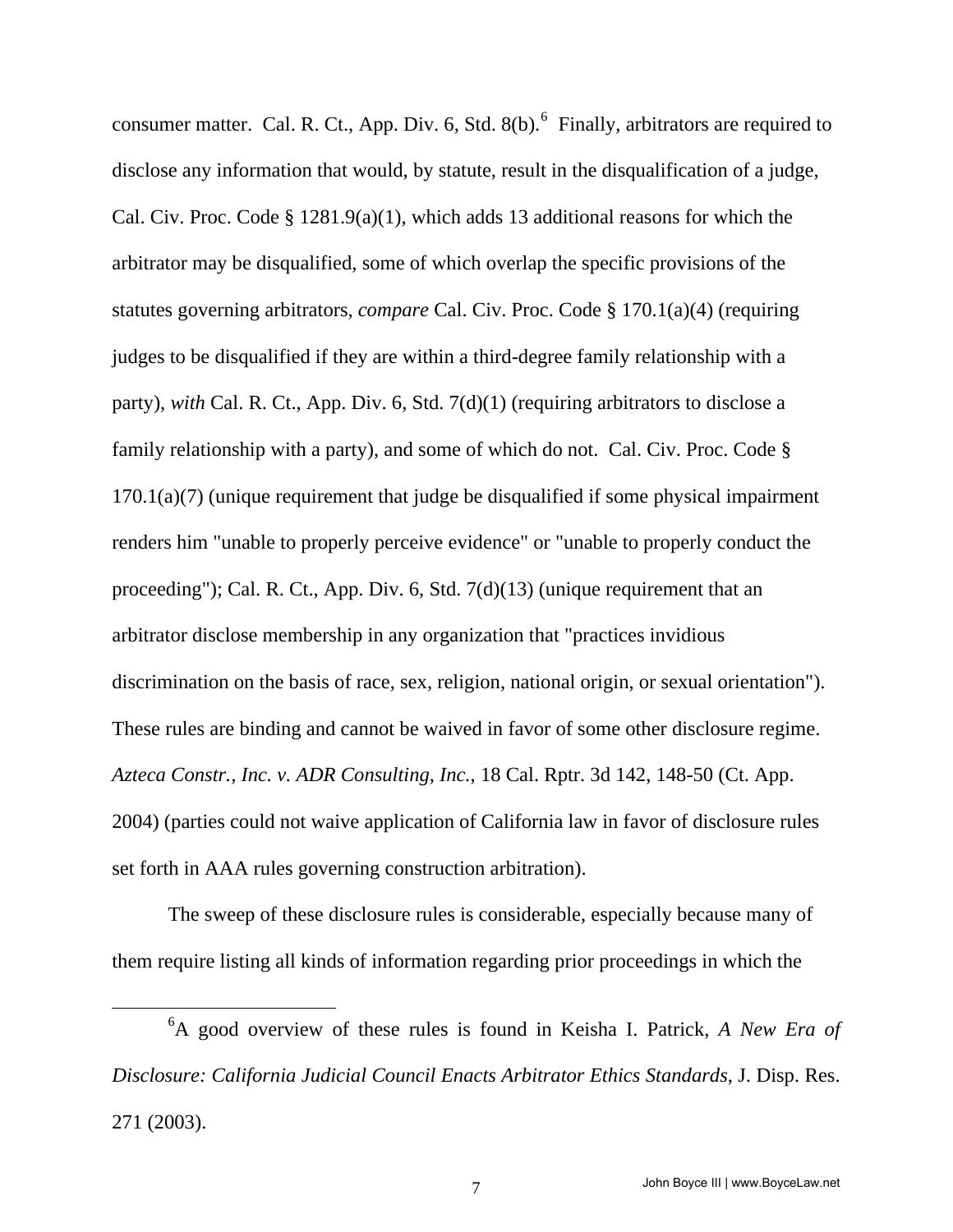arbitrator participated with one or more of the parties or their lawyers. Cal. Civ. Proc. Code § 1281.9(a)(3), (4); Cal. R. Ct., App. Div. 6, Std. 7(d)(4), (5). Additionally, the disclosure requirements are onerous because they apply broadly to almost any kind of person who could be characterized as an "arbitrator." *Michael v. Aetna Life & Cas. Ins. Co.*, 106 Cal. Rptr. 2d 240, 245-46 (Ct. App. 2001) (statute applies to insurance appraisers). *But see Credit Suisse First Boston Corp. v. Grunwald*, 400 F.3d 1119, 1132 (9th Cir. 2005) (NASD rules, enacted pursuant to federal law, preempt California's state disclosure rules). Failure to make a disclosure required under any of these provisions could support a finding that the arbitrator's award was the product of "corruption," and is therefore subject to being set aside. *Compare Michael*, 106 Cal. Rptr. 2d at 248 (failure to disclose may constitute corruption; ultimately holding that no disclosure was required, and so award was confirmed), *with Azteca Constr.*, 18 Cal. Rptr. 3d at 151-52 (vacating award because disclosure permitted party to disqualify arbitrator).

#### **C. ANALYSIS**

 Each of the regimes set forth above has advantages and disadvantages. For example, the AAA's regime has the virtue of being self-policing, and the lack of definite rules governing what should and should not be disclosed ought not to result in any lesser measure of disclosure, at least by the honest and careful arbitrator. Indeed, the very basis of the AAA's broad "disclose what is important" rules is the assumption that arbitrators have the character and integrity necessary to conscientiously make necessary disclosures, even if doing so could result in their not being hired. However, this same lack of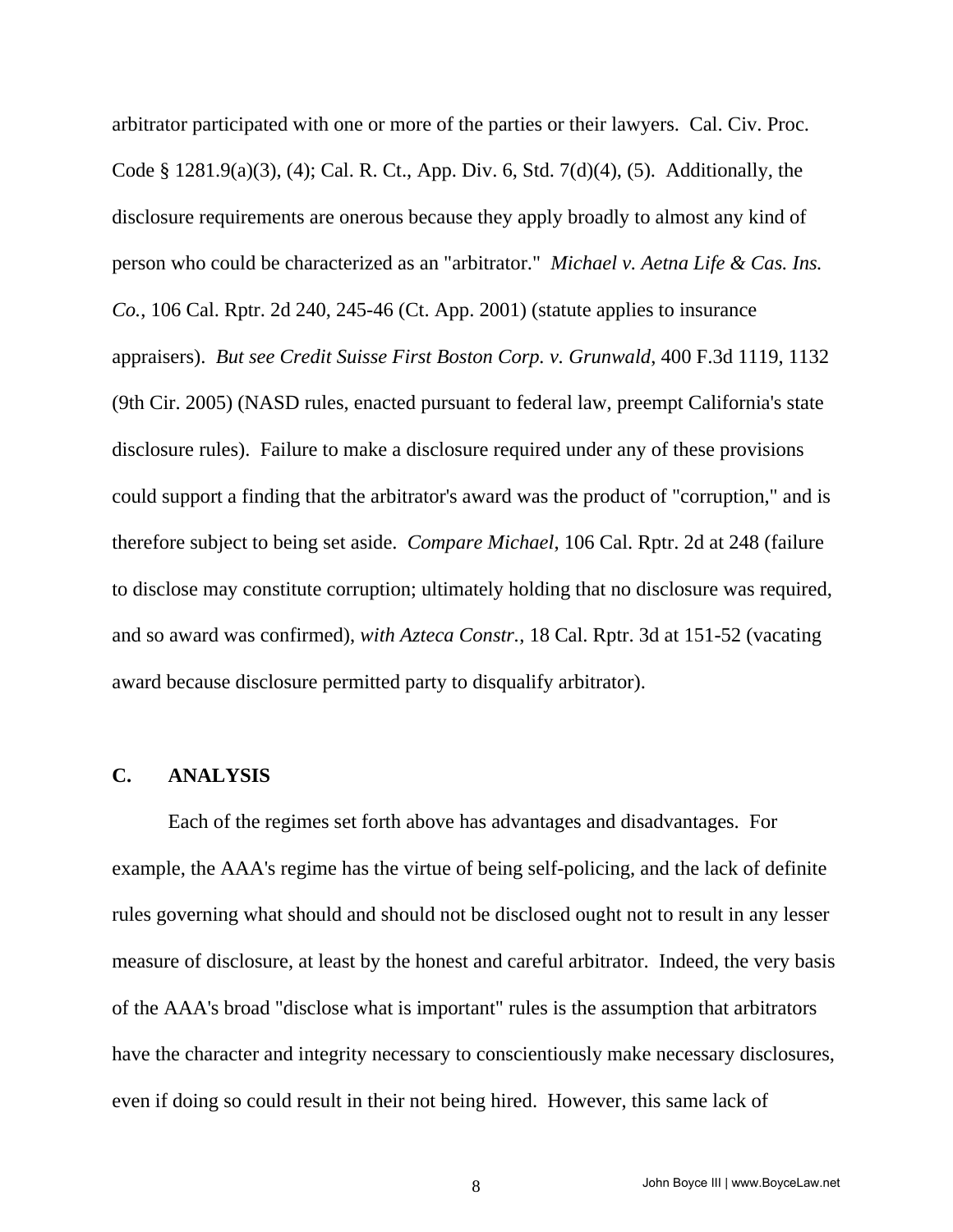specificity can also give rise to problems; for example, should the arbitrator disclose that he knows one of the party's lawyers? What if he only knows him because they were on the same side of a case 20 years ago? What if they go to the same church? What if they went to the same church 20 years ago? What if their children went to the same church 20 years ago? Clearly, the question of where to draw the line between disclosure and nondisclosure can be a difficult one, particularly where one of the parties might later have the incentive to go and find information that it will then claim should have been disclosed and should have resulted in the disqualification of the arbitrator.<sup>[7](#page-8-0)</sup>

 California has gone in the opposite direction, calling for the most specific and comprehensive up-front disclosure of any jurisdiction. Again, there are advantages to such a regime: If an arbitrator discloses everything on the list, all of the parties to the arbitration can feel confident that they have a competent but truly impartial arbitrator. However, as is the case with any list that is trying to be comprehensive, the California disclosure rules recognize that it is impossible to anticipate every set of facts that might lead one to question the arbitrator's partiality. Accordingly, in addition to all of the very specific disclosures that are required, California has inserted several catch-all provisions similar to the disclosure requirements imposed by the AAA, i.e., requiring an arbitrator to disclose anything else that might make someone suspect his partiality, even if it is not otherwise listed. Cal. Civ. Proc. Code  $\S 170.1(a)(6)(A)(ii)$ , (iii); Cal. R. Ct., App. Div. 6, Std. 7(d)(14) . In light of this, one may ask whether California's detailed disclosure rules

<span id="page-8-0"></span> $\frac{1}{7}$ In this era, which lays a heavy emphasis on disclosure, the author's approach has been "disclose until it hurts."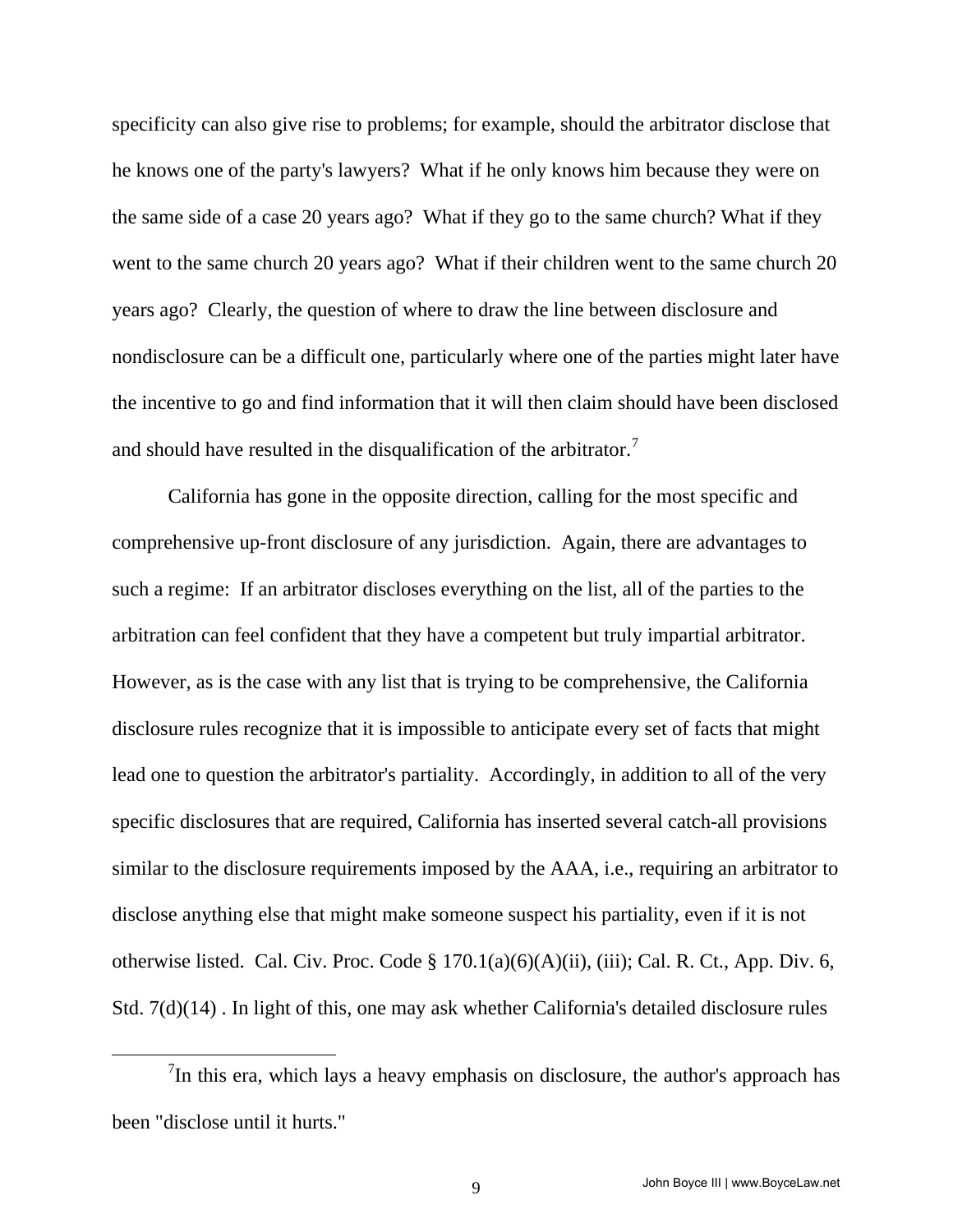are really an improvement or even the "safe harbor" they attempt to be: They certainly require more paperwork in every case, but it is not clear that they are materially likely to result in the disclosure of more relevant information, at least to the extent that matters that arbitrators in California are required to disclose are the same kind of matters that an honest and careful arbitrator would disclose under any set of disclosure rules.

 Finally, the RUAA takes something of a middle ground: the disclosure provisions of the RUAA are not self-policing in the way the AAA's ethical rules governing disclosure are, having the force of law. The fact that the RUAA requires certain disclosures be made implies that this legal obligation can be enforced by the courts of the state where the arbitration, but the lack of specificity about what is to be disclosed means that we will have to wait and see how courts that are asked to enforce its disclosure provisions decide when a reasonable person would (for example) find that some matter would "likely to affect the impartiality of an arbitrator."<sup>[8](#page-9-0)</sup> In addition to the current lack of certain about what legal obligations the RUAA will impose, another downside of the RUAA is it creates a new opportunity for gamesmanship—some parties may turn every arbitration into a trip to the courthouse to litigate the scope of the arbitrator's disclosure obligations, frustrating one of the fundamental advantages of arbitration, the lack of court involvement. Finally, until the RUAA is adopted by all or most of the jurisdictions in the country, questions regarding the scope of disclosures may depend on the jurisdiction

<span id="page-9-0"></span> <sup>8</sup>  $8$  Interestingly, such cases that may, in turn, help illuminate what degree of disclosure is required under the AAA's similarly-worded disclosure regime.